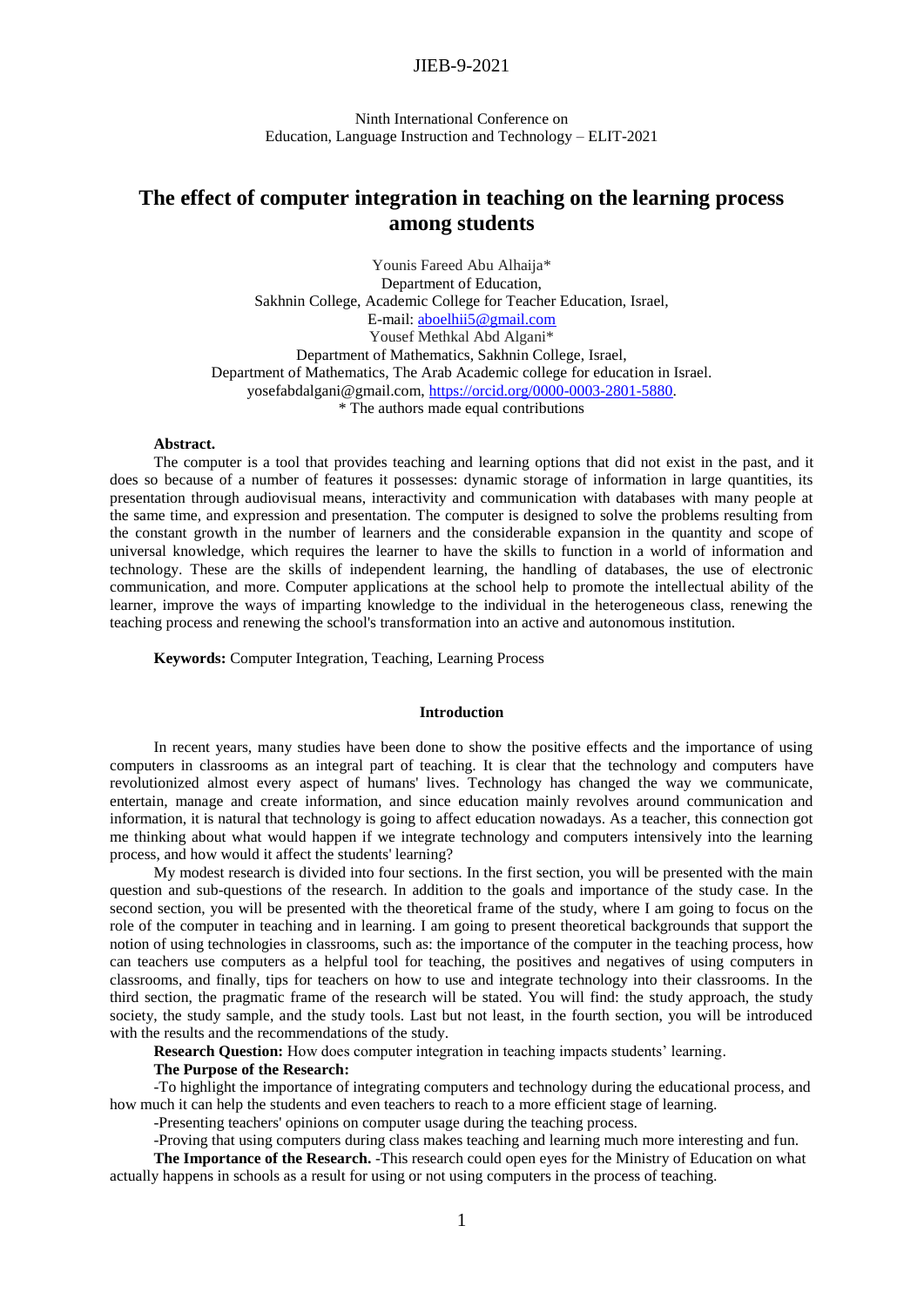-This research could help the teachers, who are interested in using computers or teachers that are already using them, to understand the ways of how a computer should be used best and to provide them with helpful tips.

#### **Review of the Literature**

**The History of Computers in Education.** Since the early 1970s, computers had been inserted into classrooms with so much enthusiasm. However, the question was how to integrate those computers and how to put them into use as tool that can enhance and help the learning and teaching process. School were so much excited to insert computers in classrooms, however, they forgot the side effects it would have on the younger generation, the students. Moreover, no specific rules or curriculum were accompanied with the use of computers in schools, which made it less efficient compared to nowadays. Computers continued to develop in education till 2005. Ministries of education were still studying the effects of internet and computers in classrooms. Until in 2011, computers had become an integral part of the educational process; whether in elementary, junior high, high schools, or even colleges and universities, computers were part of the student's world (Wallace, 2004).

**The Importance of Computers.** Due to the progress of computers and their rapid development, they had interred almost every field of work; from universities, to businesses, to hospitals…etc. They have become an electronic device that all people of all ages are using either for fun, communication, businesses and education. This wide spread is due to several reasons: Computers are devices that work fast and easy with the ability to store and process a huge amount of information and programs. Their aim is to improve the effectivity and efficiency of our work (Wallace, 2004). Moreover, computers can work for long periods of time without fatigue and without being affected with the external environment. Despite this widespread of computers, a question is asked "what roles should computers play in the teaching and learning processes?" and the answer is, there are many. First of all, the use of computers in teaching and learning processes improves future employment opportunities by preparing students for a world centered on advanced technology. Secondly, the use of computers in the teaching and learning processes allows students to be familiar with the processing of information and also to measure and prepare them. One of the possibilities and limits of the computer to live in an environment of a technological nature is an open environment, open locally and globally. Finally, the use of the computer will improve the quality of teaching and learning and learn about the latest developments in science in all fields (E. C., 2012).

**Strategies for Using Computers in Teaching.** Computers provide a wide range of different uses of different levels in the process of education. Here I am going to present some of the strategies I found most important and inevitable for teachers to learn:

**Learning about computers.** The focus of this approach is on teaching the skills of programming and computer processes, including what is known as computer literacy programs. In addition, it focuses on the learning of using many software programs like Word, PowerPoint, and Excel… etc.

**Computer assisted learning.** The computer can take the role of a student's partner or the teacher himself. It can also provide direct individual or group lessons for students. In addition, the computer can provide many programs that can resemble real life situation without having to worry about the dangers of effects. For example: you can show the students a video about road accidents to teach them safety, without having to worry about taking them into the real life field which is dangerous. Educational games are another example for computer assisted learning. The goal of educational games is to create an atmosphere that encourages and excites the child to learn, as well as they contribute to teaching students some positive trends and desirable values such as patience, strength of observation, argument and logic, linking results with their causes and issuing sentences, and the most important characteristic is that it stimulates the learner's motivation and that it is suitable for all different educational stages also provide information more purposefully and more effectively.

**Computer assisted instruction.** The computer is here as the source of information, or as the laboratory role of the learner's ability. It is used to teach the learner or to provide additional training related to a particular skill using the following techniques:

**Practice**: training is the exercises provided by the teacher after explaining the subject theoretically in the classroom, a series of exercises in order to increase the student's skill in solving mathematical and basic processes of collection, subtraction and multiplication Division and others. The program then promotes this response so that it learns if it is correct and gives another opportunity if the response is wrong to correct the error.

**Private tutoring or education**: In this type of technique, the study material is presented in the form of frames or so-called. It has screens to be studied by the learner and then questions that are followed by answers. Some activities involve returning to frameworks for learning and returning to questions and activities whenever the answers are invalid. This is one difference for training and practicing in the traditional way, where there is no presentation of an educational subject, but a question and answer (Bordbar, F., 2010).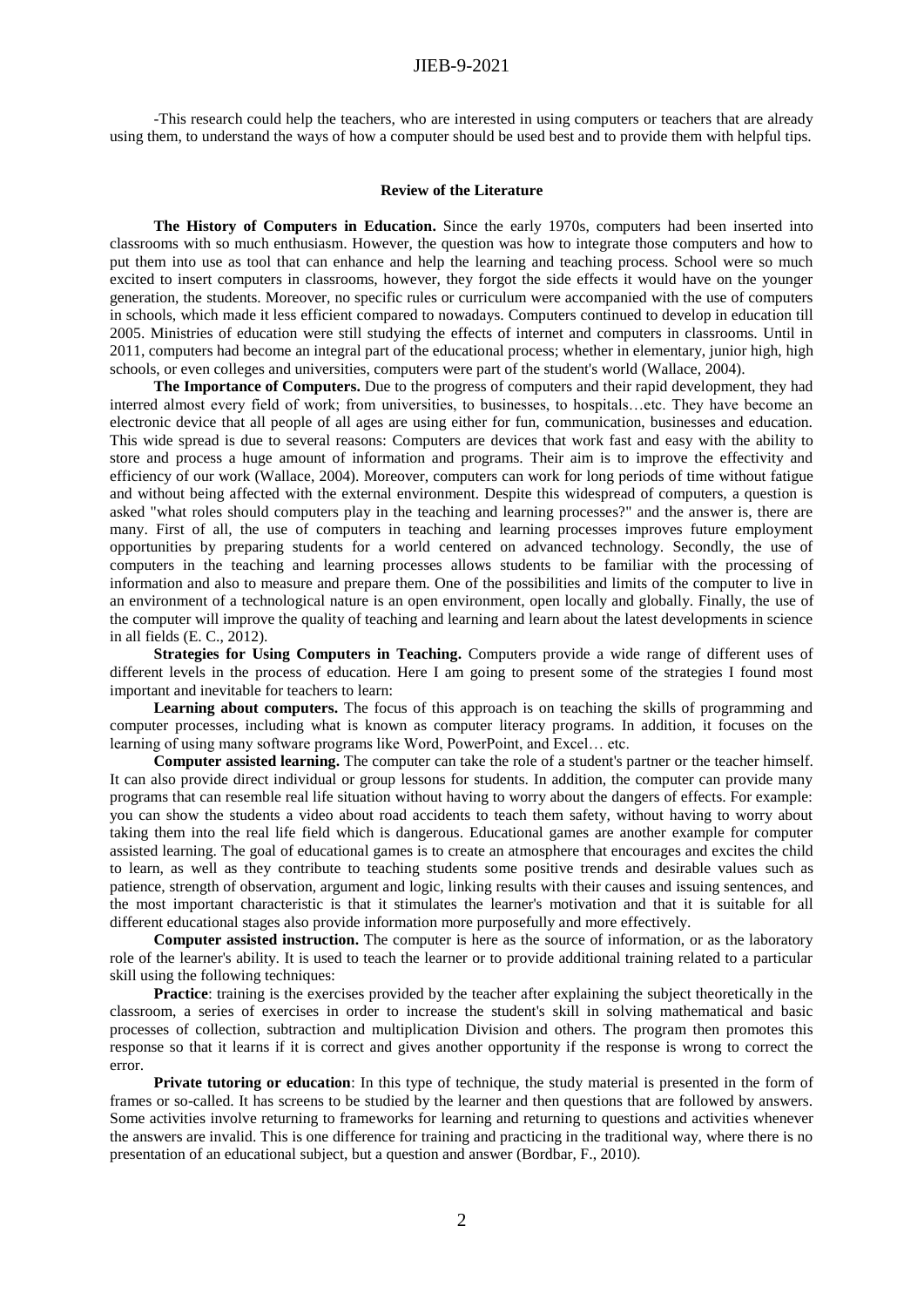**Computer managed instruction.** Computers can be used in the educational organization for the coordination of students, the development of school schedules, the recording and follow-up of students, library systems, the use of personnel, and the use of computers as research tools for the school. Moreover, educational use of computers could also be in the process of classroom management: such as the registration of learners on the computer, the placement of students studying in the class.

#### **Instructions for teachers when using computer education**

The tutorial is a series of several points that have been carefully designed to lead the students to master one of the topics in the least time with the least amount of mistakes. First, clarifying the educational objectives to be achieved by the program for each student. Second, tell the students about the amount of time available for computer learning. Then, Focus on providing students with the most important concepts or experiences that are needed and collected during education. After that, explain the steps or responsibilities that the student must follow to accomplish that program. Then, guide students to know how to assess their achievement of the required types of computer education. Next, determine the activity that will be done by the students after the end of learning the program. And finally, each student will receive the appropriate version of the program will be used and provided on his device (Inan, F. A., Lowther, D. L., Ross, S., Strahl, J. D., 2010).

#### **Methodology**

**The research approach.** Mainly, the research will be qualitative. Which is going to be based on interviews with teachers in the field of teaching.

**The research society.** The research was done in elementary, junior-high and high schools in Arab districts from the north and the south of Israel.

**The research sample.** 12 Teachers in schools were interviewed.

**The research tools.** interviews

**Interview one:**

**1)**"I think that computers play an important role in the life of students nowadays. There is no house without at least of computer in it. Students use computers and technology daily in their life, and because of that, I think that integrating computers in the teaching and learning process should be a must. Kids nowadays are more attached to technology and devices rather than books and papers, so we can present them with the material they have to learn on these devices."

2) "Yes, I have used the computer so many time in most of my lessons. I usually use it to demonstrate pictures or videos in order to awaken the sense of creativity in students. Sometimes to explain a subject that seems way too far for most students to imagine, but with the use of computers, you can absolutely create proximity between the taught material and the students."

3) "I have taught lessons without computers and lessons with computers, and I could clearly see the difference between the lessons. In regular lessons, the students don't seem to be as motivated and excited as in computer integrated lessons. They don't participate as much and they are not as discipline (probably because they feel bored). I notice that even the less advanced students are motivated to participate in computer integrated lessons."

4) "Yes, I have noticed improvements in my lessons. The amount of material I can pass to students in a computer integrated lesson is much more the material I can pass in regular lessons. Probably because the computer can cut the time of writing on the board or drawing to illustrate an idea to the students. Moreover, the students seem to like the lesson more when I use the computer, therefore, their grades become higher."

5) "Although I know that it going to be more work to me, yes, I do consider using the computer in my lessons. The first time is absolutely going to be hard for the teacher to teach most of his lesson on computers since it's going to consume his so much time and work to get all the required materials on computers, but the years to come are going to be so much easier since you already have everything there."

#### **Interview two:**

` 1) "I think it is very important to integrate computers into the classrooms, especially here in the Negev. Students seem to be a little far away from technology and computers which will affect their futures when they eventually go to study in universities or colleges."

2) "Yes, I have used computers in teaching some of my lessons and I gave the students to do projects on computers to present it in the class. However, it was very difficult for them do projects (even simple ones) because they are not quite familiar with the use of computers."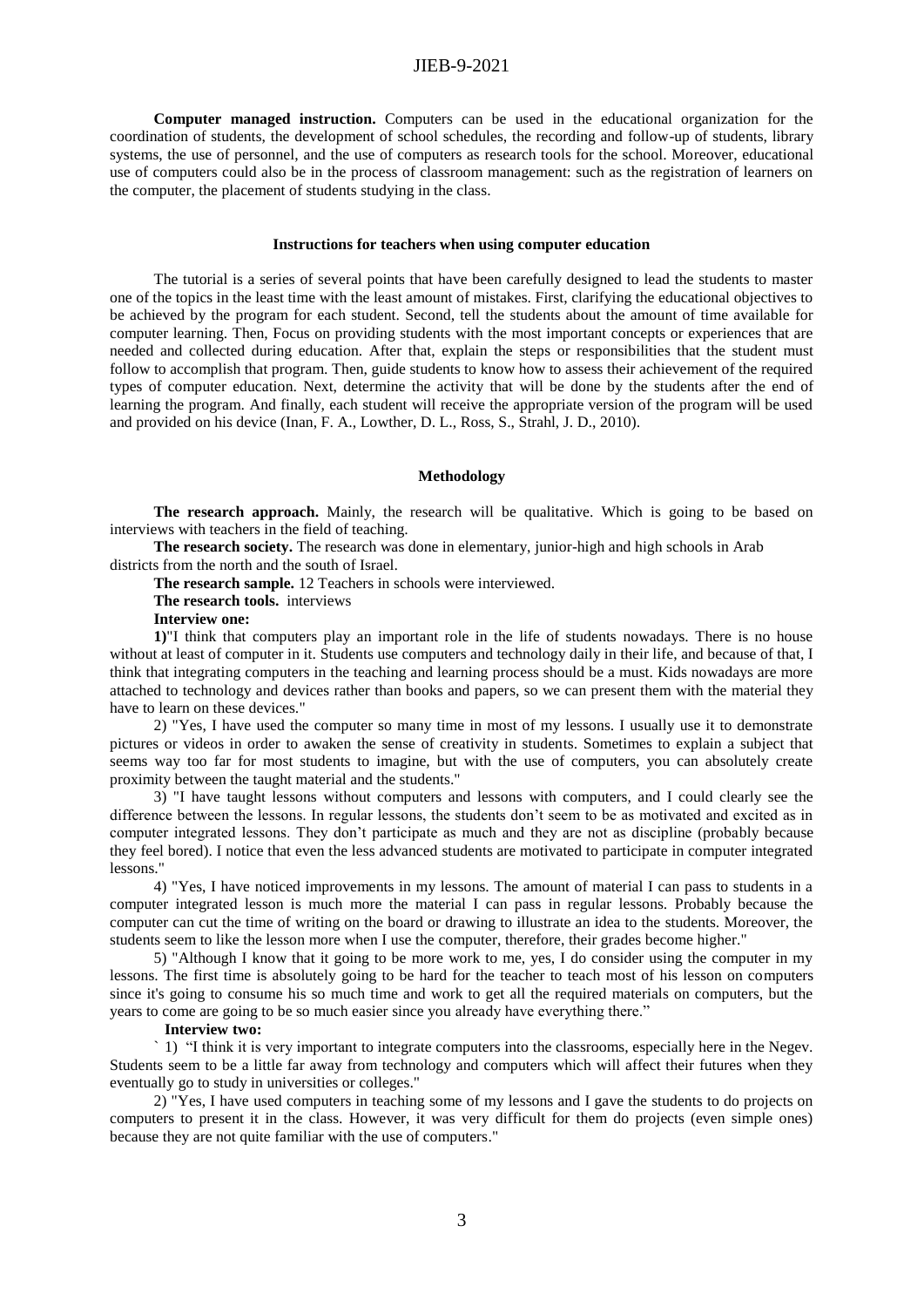3) "The difference is very clear. The students seem to be more interested in lessons with computers than regular lessons. They always want to participate and are excited to practice and do questions during the lesson. Unlike in regular lessons where I have to deal with behavioral problems and the students seem sleepy."

4) "Yes, I could say I noticed so improvements on my students' achievements. But really, they were not that drastic since I can't use the computers in all of my lessons or work on different programs with them. But other than that, using computers does give improvements, no doubt."

5) "I would really love to consider the use of computers in a consistent phase, but I know there is going to be a problem for students to cope with it. Why? Not all students here have computers in their homes, and they are not given computer classes to teach them how to use different software, so if you want to give a student a project to prepare with the help of computers, it is going to be a very hard, probably impossible, mission."

# **Interview three:**

1) "I think it is fun to integrate computers into the classrooms, but I don't believe there is a need for it. It only consumes more time and effort and the students' results are probably going to stay the same."

2) "I have used the computer a few times in my teaching career to illustrate to the students the (human's body) and the different organs in it, and that was it."

3) "The lessons are absolutely more interesting to the students when you use computers and technology and you can really make sure that they get the material. But also, you can do the same thing without the help of computes. The only disadvantage would be a less interesting lesson."

4) "I can't tell you it I notices ant improvements on students since I don't really use the computer, but I can imagine that there would be better results in I integrated the computer in my lessons."

5) "No, I wouldn't. I find very difficult for me to use the computer. I am not really that familiar with technology. Adding to this, the fact that our students (In the Negev) are not well taught on how to use computers and technology for their education. So both sides are not helping, unfortunately."

### **Interview four:**

1) "In my opinion, integrating computers in classrooms is very interesting, and of course, without any doubts, it has so many advantages on the process of teaching and learning. I also think that it lifts the education in schools to higher level."

2) "Yes, I always use computerized lesson. I always have my computer with me. I use it to present the material to the students in an interesting ways, I use images, sounds, and videos to stimulate students and to get them more interested in my lessons. And for sure, if I had access to the computers room in the school, I never miss the chance to take the students there."

3) "The Difference is huge, at least that's how I see it. My students seem to anticipate my lessons because they know that a computer is going to be used and they feel excited about it since its way different from the traditional teaching style. They all enjoy the lessons and are happy to work with their classmates since I divide the class into pairs to work on computers."

4) "Yes, their grades are absolutely improving. You can especially see the improvement on the less advanced students. They become more motivated to work since you give them exercises that suit their educational level."

5) "Yes, I would for sure. I think that the use of computers develop so many abilities for the students not only allowing them to get the material more efficiently. However, I do think that teachers should be trained on the use of computers in classrooms. Because if we integrate computers in the variety of lessons the students take, we would absolutely see higher grades and achievements in all the school's subjects."

### **Interview five:**

1) "It is very important and necessary to integrate computers in teaching. Especially for younger grades in elementary schools the kids need so many visual aids to be attracted to the subjects and the computers is one of these aids and the most important."

2) "Most of the time I use the computer in my classes. I can show the students the animals they learn about, where they live, how they communicate. And because I teach in an elementary school, I think it is very important to show younger students pictures and to get them involved in technology."

3) "The difference is so huge. The students are more attached to the subject, they do not misbehave as much, and they like to participate more."

4) "The students are more likely to answer questions correctly when the subject is taught with the integration of the computer. They also seem to remember the material better since they connect it with the pictures of the videos they saw."

5) "Definitely I would. It makes easier for me to pass material to the student and I don't have to make a lot of effort in explaining some notes since the computer can do all the work for me."

### **Interview six:**

1) "It is important to make the computers available for the students in the teaching and learning process. A computer should not be used only by the teacher to illustrate material and to make them easier, but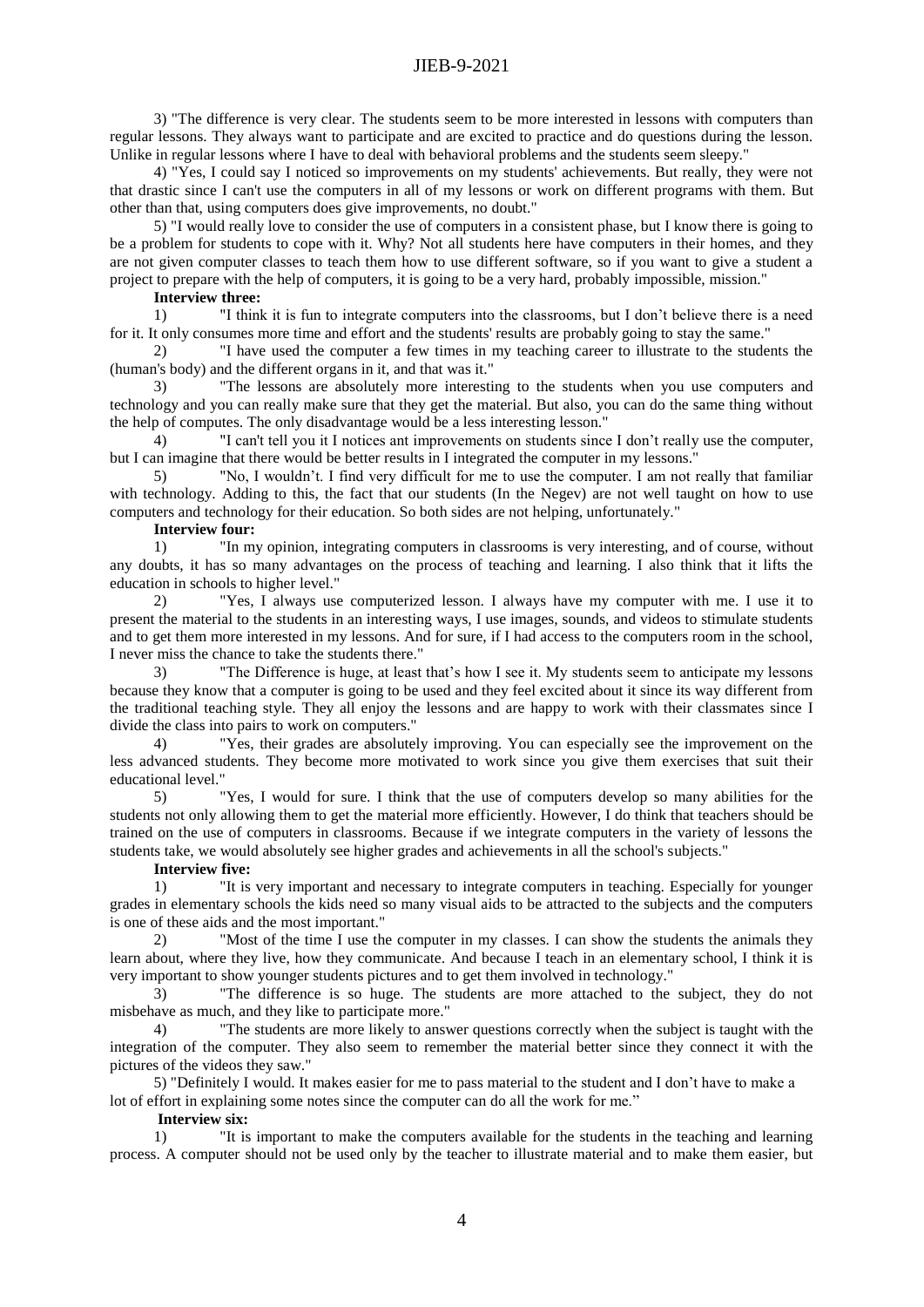also should be used by the students to give them the chance to discover more solutions and to reach conclusions by themselves."

2) "Sure, I often take my students to the computers room. I usually start by explaining the subject of the lesson, then divide the class into small groups, and ask each group to search and explore about a certain subject. At the end, the students are asked to present their discoveries in from of the class."

3) "There is a noticeable difference for sure. The students seem to take more responsibility towards the lessons and the assignments they were given."

4) "Obviously there is improvements. When I give my students the chance to explore a certain subject by themselves, the materials and information seem to get stuck in their heads, and they seem to feel more attached to the subject of the lesson."

5) "I would like to have all my lessons computerized, but it seems too impossible for now. I don't think the school can afford to offer more computers for students since they cost a lot. But you can always find a way to integrate the computer into your lessons."

**Interview seven:**

1) "I do support the idea of integrating computers into the classrooms. However, I think it going to be very challenging to most teachers to deal with it. And not all students can master the use of computers very well."

2) "No, I have never used computers while teaching, but I have observed lessons where teachers used the computers and integrated them into their lessons for the purpose of final projects."

3) "There is a touchable difference. The atmosphere in the class changes a lot from traditional classes. The teachers seem to do the least amount of effort unlike the students who have to do the most effort, which is something good."

4) "According to the scanning exams of the students, there seems to be improvements in the students' results when computers are used. They also seem to become more responsible towards their role as students."

5) "Yes, I would consider more integration of computers into education. However, I do recommend that teachers take special courses to learn how to efficiently use the computers in the right ways."

**Interview eight:**

1) "In my opinion, I find the use of computers in classrooms so much fun, for me and for my students. It is true that a computerized lesson takes a lot of preparation and work from the side of the teacher, but when you get to teach the lesson it makes it so much easier for you and more challenging in a good way for your students."

2) "Sure, I do use the computer and I give the students computerized assignments and exams to do. I also use programs like Kahoot to challenge the students and to make them excited when practicing a certain subject."

3) "A computerized lesson is much more exciting for the students and they also take it more seriously. They feel more independent and they are more motivated during the lesson. They participate, they answer questions, they ask for help…etc."

4) "Sure there are improvements. When the students have an exciting learning experience they tend to memorize the materials easily and that reflects directly on their grades and their motivation to study and aim well in exams."

"I would diffidently consider the integration of computers into classes. It's going to raise the level of education in Arab school here in Israel and we could see better results in the Metzav exams. But you will need more professional teachers who are willing to use computers in their classes and to give most of their times to prepare computerized lessons."

# **Interview nine:**

1) "Computers are devices that must be used in today's education. As you know, out students are so open to the world of internet and computers that they may know to use it better than you and me. That's why, teaching them with only books and board is not enough. We have to make the teaching style more interesting to them and suitable for their style of living."

2) "Yes, I have used computers with so many different programs and techniques while teaching. I present presentations to pass knowledge to my students during class, I communicate with my students via email and ask them to send me homework on emails. I also give the students at the end of each semester a project to work on in the school and at home that is of course graded. Most of the work I ask my students do demands computer and technology even though I am a teacher of language."

3) "The difference is literally crystal clear. The students become more excited and motivated to learn. They take responsibility for their homework and their role as students. The less advanced students are given a chance to shine in the classrooms since you give them assignments with considering their educational level, so they start progressing with the rest of their classmates."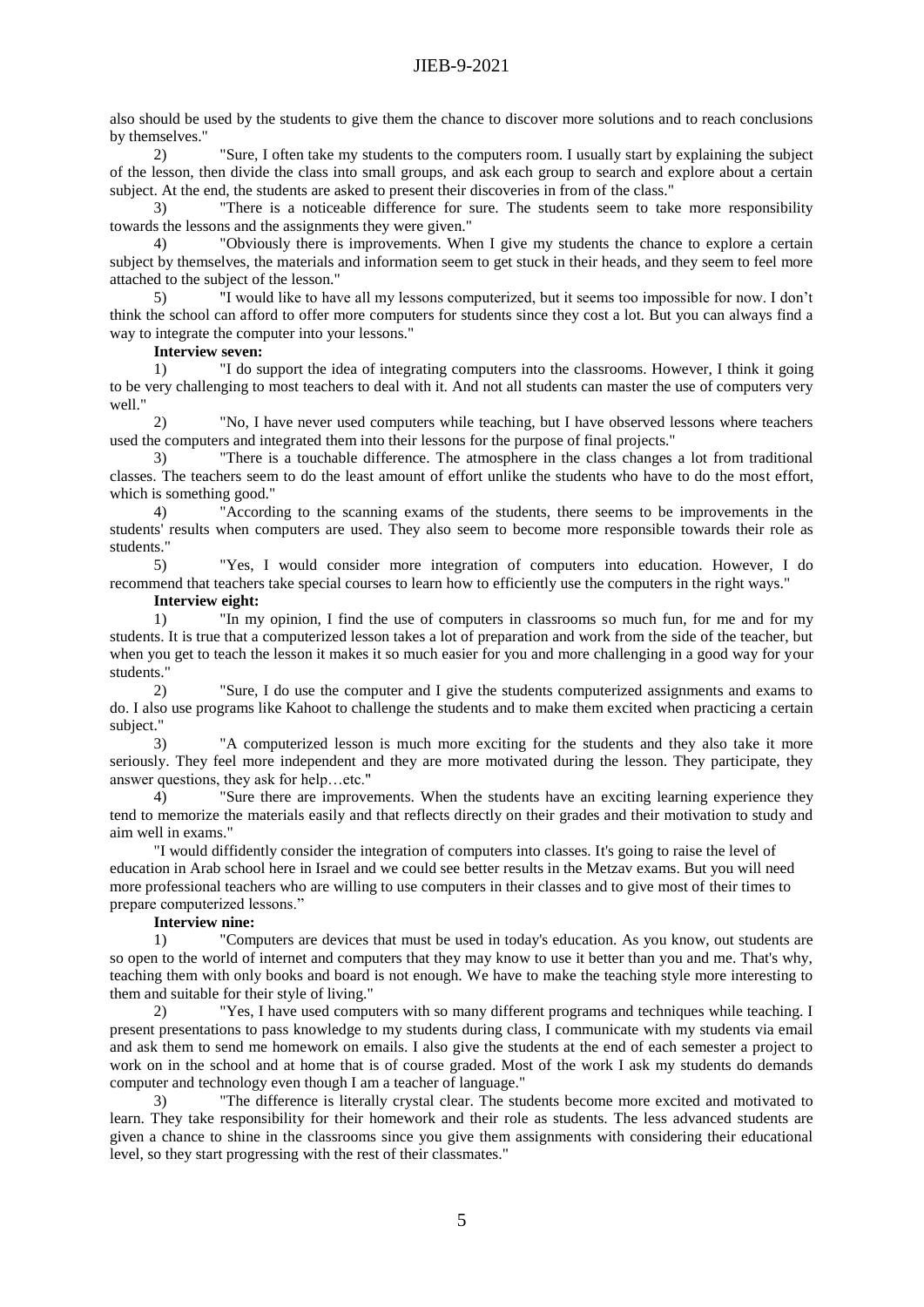4)"Improvements are touchable from the very first minute. The students are better behaved, they participate enthusiastically especially those who face difficulties, and they feel more comfortable during computerized lessons since no one can see their answers or progress but the teacher."

5)5) "Sure, I would consider the use of computers consistently. If not the whole lesson is computerized at least part of it should be. I think it's very important to make each lesson computer- integrated since it lifts the level and quality of the lesson."

### **Interview ten:**

1) "I am with the idea of integrating computers in education, but not for an extended level. I think that students should be given the chance to appreciate regular books and to use their handwriting quite often; because too much computer can have side effects on the students."

2) "I have used computers few times in teaching for illustrating materials and make my students more imaginative and creative. However, I never give my students assignments that are computerized since have to get used to writing on papers and to enhance their handwritings."

3) "No doubt that computerized lessons are much more fun for the students because it's something that they do not do every day. They are excited to participate actively in class and they seem to catch the subjects mush faster. At the end a computer is considered as a visual aid."

4) "It depends on the way you use the computer inside the class. If you only use it to present pictures and boring materials, no, there will be no visible improvements. However, if you use it to give the students a chance to explore and discover points by themselves, then yes, you will see pretty visible improvements."

5) "No, as I said, I do believe that students should be given a chance to practice writing of papers and reading from books. But I do not deny the importance of computers and I do suggest that a computer should be used from time to time."

### **Interview eleven:**

1) "Integrating computers into the lessons is a very important step in my opinion. Our world todays depends on technology and computers. Moreover, computers and technology play a very important and large role in the students' daily life, so why shouldn't we integrate them into teaching? Of course we should."

2) "I have absolutely taught some computerized lessons, and I also did a few exams on Google Forms. I always present PowerPoint presentations that have organized and categorized materials in them to make it easier for the students."

3) "There is a difference for sure when you integrate a computer into teaching unlike when you don't. The quality of you lesson becomes better with computer, the material becomes clearer for the students as it is organized way better than in books."

4)"Yes, I have noticed improvements in the achievements of the students. When you give the students an assignment to do on the computer with the help of their peers, they seem to take more responsivity to do and to give the best they can in order to achieve the best results."

5) "Yes, I would gladly consider the integration of computers consistently into the classrooms and into education in general. But as you know, not all teachers are eligible to use the computer in the correct ways. I think if we give teachers more completion courses on how to integrate technology and computers into education that would be a great idea."

### **Interview twelve:**

1) "In my opinion, integrating computers into classrooms is a smart way to teach students nowadays. Students are very attached to their computers and cellphones devises, and if we teachers want to be smart enough to get out students to be motivated and active in the teaching and learning process, we should consider integrating computers as tools to help us reach the students in a fun way."

2) "I have used computers in some of my lessons. I use them to help make some materials clearer and more convenient for students. I also use computers to do computerized quizzes."

3) "The difference is very obvious. The educational atmosphere in the class changes a lot in a good way, the students participate more actively, they are more interested in the lesson, and they behave better in class."

4) "Yes, I have noticed some improvements in the students' grades and results. Moreover, I gave the students the chance to work in pair and groups that combine students of different educational levels, and it payed off really good."

5) "Yes, I would recommend using the computer consistently into the learning and teaching process. I think all teachers should be integrating computers into their classrooms because it makes the educational atmosphere high quality."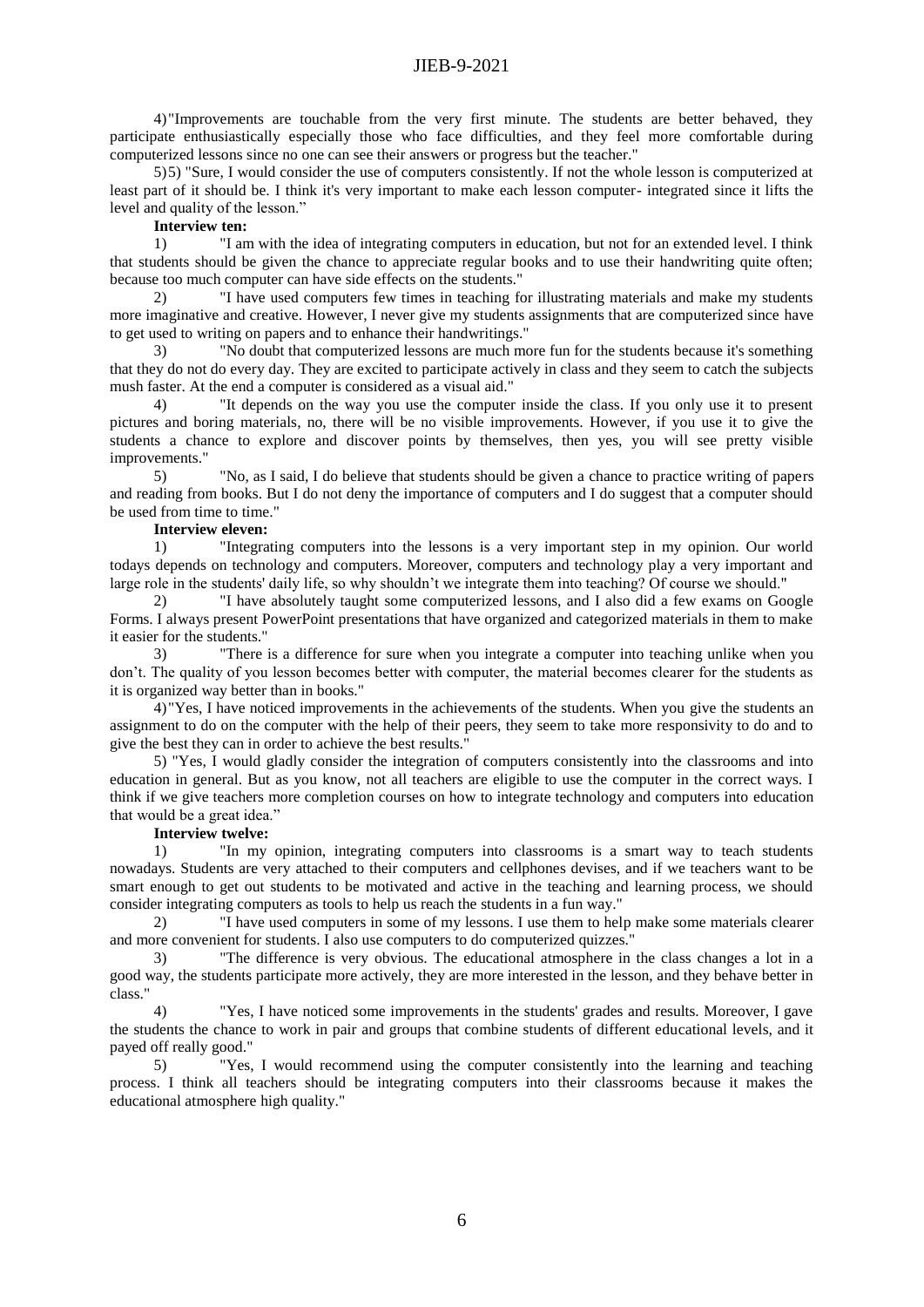### **Compatibility of the interview results with the theoretical material**

The major idea that I got from the answers to the interview questions is that most teachers in Southern and Northern districts are integrating computers into the classrooms. However, most teachers are only integrating computers just to illustrate materials and explain certain subjects to the students. The idea of having the students to work with computers to find materials, do projects, and present their works, it still limited. Most of the answers did support the notion of integrating computers into the classrooms, however, some teachers said that using the computer consistently adds more work on them. Some teachers, for example, find it difficult for them to cope with the use of computers, those were the older generation of teachers who do not really mingle a lot with technology and it seems that they prefer the traditional style of teaching since it is easier for them. Other answers showed that some teachers are willing to integrate technology more into their lessons, but the barrier standing in front of them is the students themselves. Those teacher were mostly from the South. They explained that most students there do not have access to computers at their homes, and the schools do not have a sufficient number of computers for students to work with. Another problem was, is that computer science is not taught seriously at schools. Students are not familiar with the use of the different software such as (Word, PowerPoint, Excel…etc.)

A lot of teachers supported the notion of integrating computers intensively into classrooms. However, they do not see enough support from the school itself or the Ministry of Education. And they added that teachers who are willing to use computers should be specialized and tutored before since not all of them are qualified to use computer efficiently.

#### **Results and Recommendations**

As stated in the introduction to this work, the computer - as a tool - goes and fulfills many more functions and it is significant in our lives. Despite the momentum in which the computer was introduced into the educational system, there has been a certain delay in recent years regarding its assimilation methods.

The existing computer is not just a word processor that fulfills graphical works and other functions. Its main importance is the possibility of using it as a means of accessing databases of any kind, anywhere and at any time even inside the classrooms and lessons.

The rapid development of the electronic communication system, and the databases in any field, give the computer a different role in the school system. The education system, which wants to be a leading factor in society, must be relevant, connected to the reality in which it operates, and meaningful to its target audience and to the society at large and to progress as life goes by. Moreover, during this research, it came clear that the majority of teachers want and are willing to integrate computers into their teaching, however, the barriers that stand in their way are external barriers, such as not having efficient amount of computers for students and not having students ready to use computers. On the other hand, some teachers are not qualified to use computers and technology, or they find it difficult to cope with such teaching method because of the lack of exposure to technology. So, based on what came clear to me during this research, my recommendations would be:

- The educational system should seek effective ways of exploiting, integrating, and merging the computerized environments in the learning processes, and in creating new learning environments that help foster autonomous and independent learners.

- The educational system must train educators and teachers who can guide the learners in these environments, in ways that will advance them toward the realization of the educational vision, educators who will be able to use the means of computer assisted learning and make them relevant to their advancement and professional functioning .

- The teachers must ensure integration between the goals, subjects and target audiences and the possibilities that the computer environment offers. This will allow the teacher to enhance the learning process and provide a broad platform for learning researches and projects, an active learning process, access to information sources, adaptation of learning activities to individual differences in learning styles, abilities, needs, interest and prior knowledge of learners.

- New methods of learner assessment and methods derived from the nature of tasks and interaction with others should be incorporated. Creating opportunities to encourage self-esteem of learners, creating an environment that combines constructive process assessment, while encouraging students to think critically.

- The integration of the computerized environments will be based on the subjects studied in the classroom, while opening the class to additional stimuli for those existing in it, extending to a variety of sources of information, to large communities, to information processing and presentation programs.

- Students should be trained to use the information retrieval needs to find different software for processing and presenting information that will fit into their learning style and expose them to different forms of interactive communication.

7